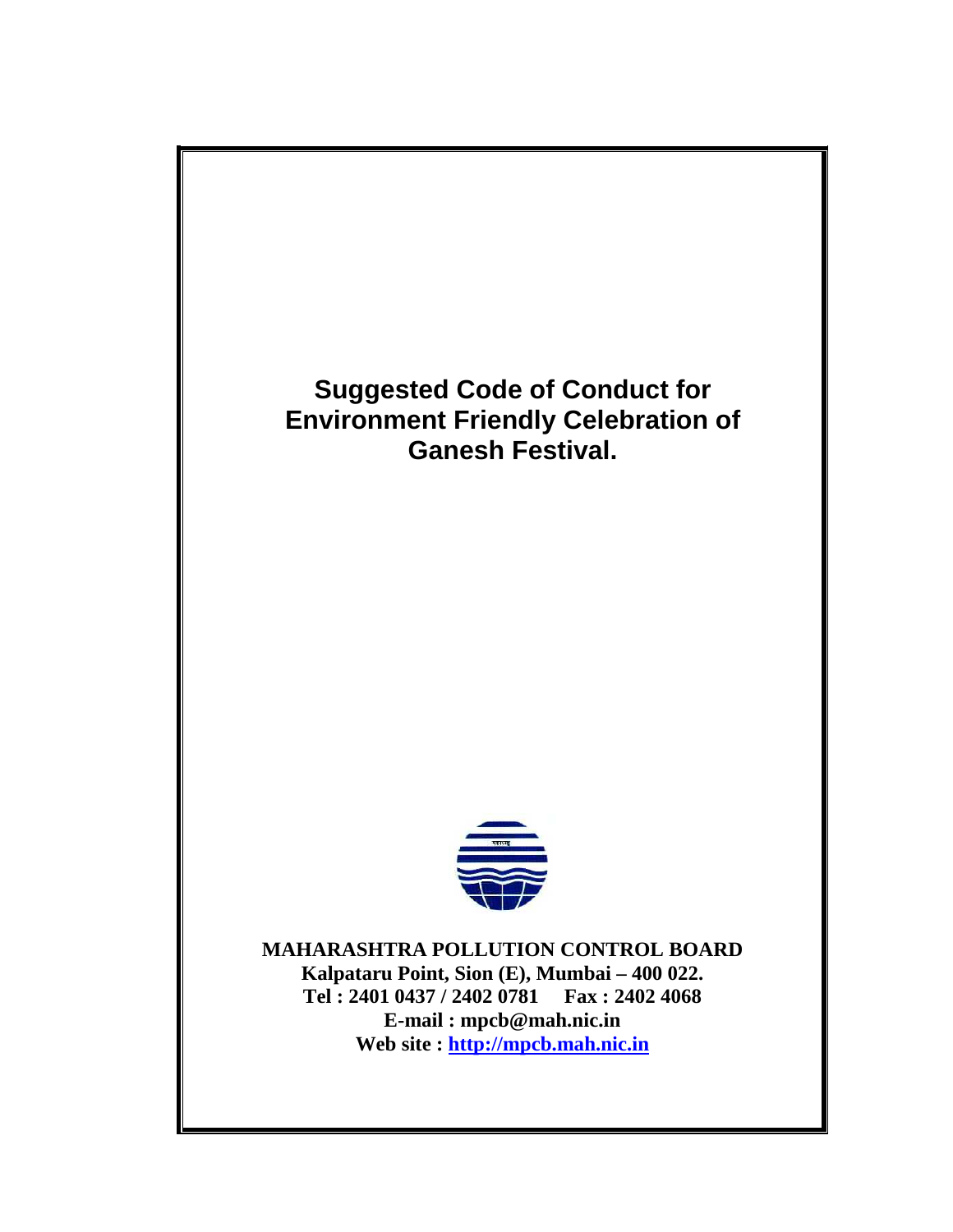# **Maharashtra Pollution Control Board**

# **Suggested Code of Practice For Environment Friendly Celebration of Ganesh Festival**

### **01. Background**

Ganesh festival is celebrated traditionally in the state of Maharashtra all in a big way as a social and community activity. When started by Lokmanya Tilak, the objective of the festival was mainly to bring people together and promote freedom movement.

Now with the passage of time, the celebration of Ganesh festival has changed in terms of its scale as well as involvement of the people. These activities also cause concerns in terms of water pollution, air pollution, noise pollution etc. It is therefore important that we celebrate the festival keeping in view the need for environment protection and also prevention and control of pollution.

There are various laws in place concerning festivities, celebrations/environment protection etc. However, these legislations will be most successful, if they are supported by people through successful implementation. We have therefore proposed certain guidelines to facilitate celebration of Ganesh festival in an environment friendly manner. We urge all concerned to consider these guidelines and help environment protection.

#### **02. Guidelines and Recommendations**

2.1 Ganesh Idols are immersed in water bodies. Such water bodies include rivers, lakes, ponds, estuaries, open coastal beaches, wells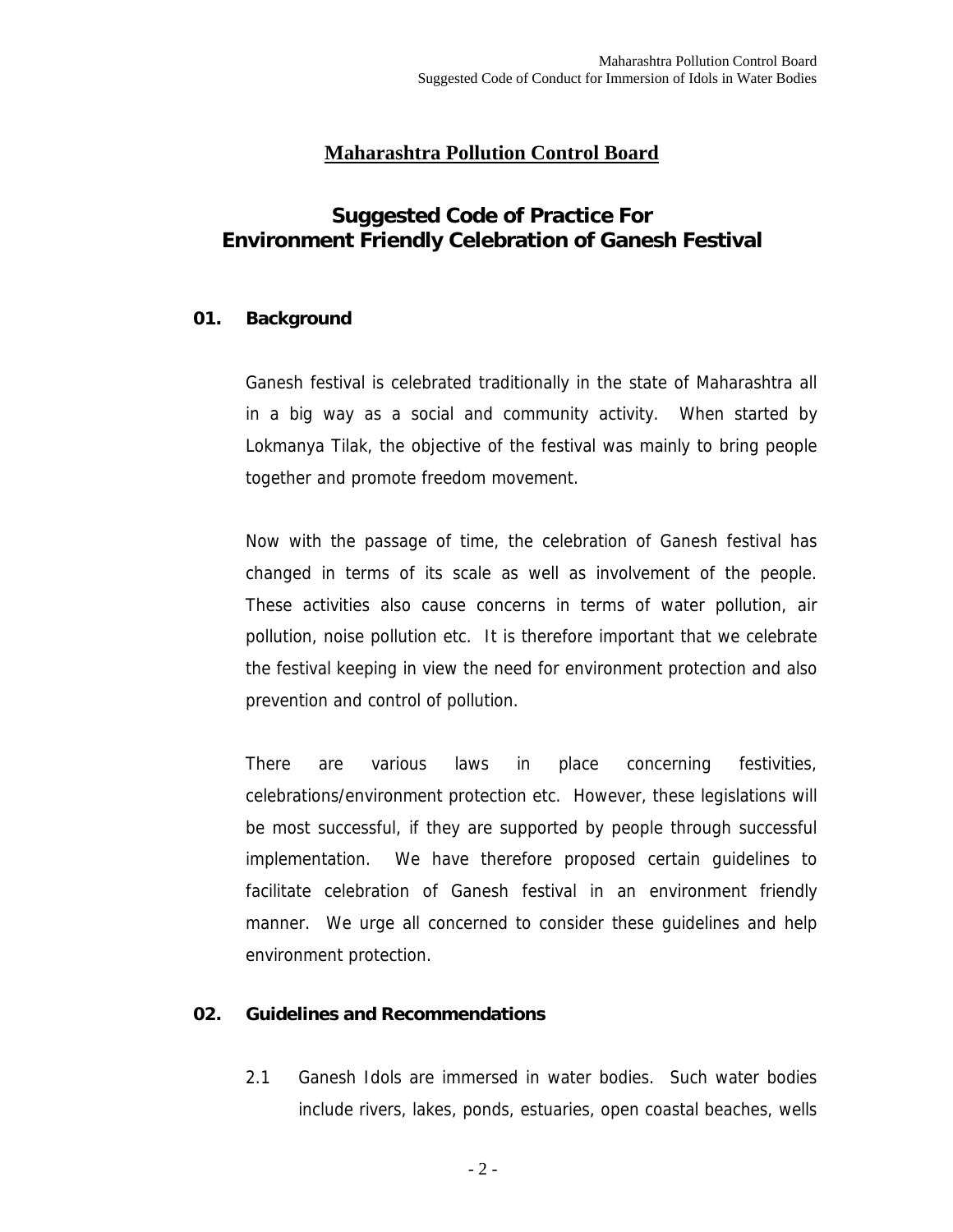etc. Consequent pollution of such water bodies has been a matter of concern and there have been public interest litigations as well. In addition to silting, toxic chemicals used in making idols tend to leach out and pose serious problems of water pollution. Studies carried out to assess deterioration in water quality due to immersion of idols have revealed that water quality gets deterioration in respect of conductivity, bio-chemical oxygen demand and concentration of heavy metals.

### 2.2 Guidelines and Recommendations

- i) Maharashtra Pollution Control Board (MPCB) shall undertake water quality assessment preferably in Class-I cities (having population more than one lac). Water quality monitoring shall be conducted at three stages – pre-immersion, during immersion and post immersion. Considering the size of water body, an appropriate number of sampling locations shall be determined in order to get a fairly representative assessment of water quality. For ascertaining water quality, physico-chemical parameters such as pH, Dissolved Oxygen, Bio-chemical oxygen demand, Chemical Oxygen Demand, conductivity, turbidity, total dissolved solids, total solids and metals (cadmium, chromium, iron, nickel, lead, zinc and copper) may be analysed. ( Action : Regional / Sub-Regional Offices of MPCB)
- ii) By and large, efforts have been made by local bodies to identify adequate number of designated immersion centres to avoid overcrowding and also to reduce pollution loading on water bodies. Such places should be notified and adequate publicity arranged every year preferably a month before such festivals. (Action : Local body)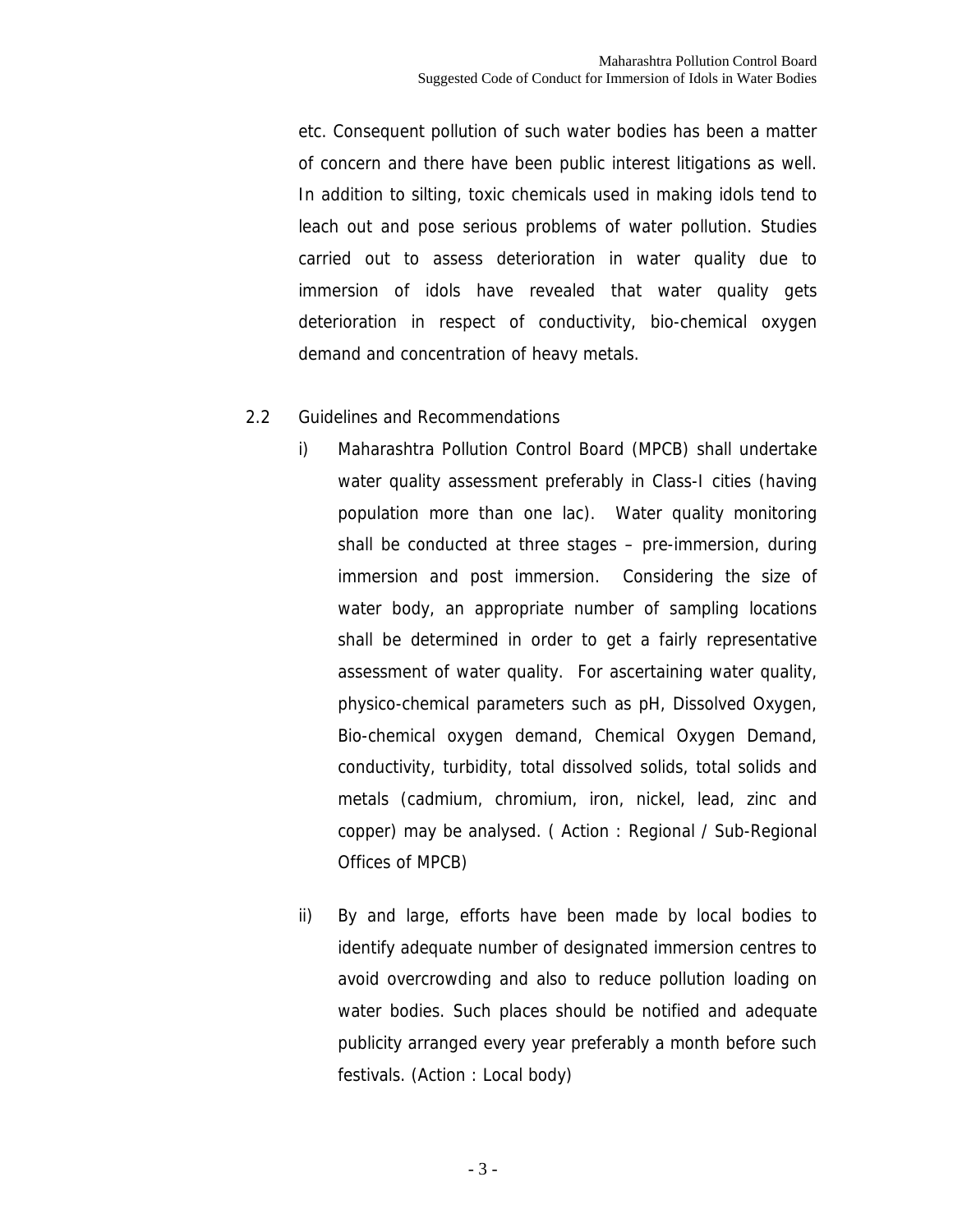- iii) It would be appropriate to use traditional clay for idol making rather than baked clay. Use of painted idols should be discouraged. In case painted idols are used, water soluble and non-toxic natural dyes may be used. Use of toxic and non-degradable chemical dyes should be strictly prohibited. Natural colors used in food products and permitted in Pharmaceuticals may be preferred. (Action : NGOs, Consumer group)
- iv) In case of idol immersion in sea, immersion may be done beyond 500 meters of low-tide line. The low-tide line may be informed well in advance. Also, proper motor boats with security personnel/ home guards may be deployed to supervise immersion. (Action : Local Body)
- v) A co-ordination committee comprising Police, Non-Government Organisations and representatives of religious groups may be set up for guiding the public in carrying out immersion with minimal adverse impacts on water bodies. (Action : Sate Government)
- vi) In case of immersion of idols in rivers and lakes, arrangements may be made for construction of temporary confined ponds/bunds for the purpose of immersion of idols including disposal of material used for worship. After the completion of immersion, supernatant river water/ pond water may be disposed in river/pond/lake after checking for colour and turbidity. If necessary, treatment should also be provided prior to disposal. (Action : Local Body)
- vii) Prior to immersion, worship material like, flowers, vastras (clothes), decorating material (made of paper and plastics),